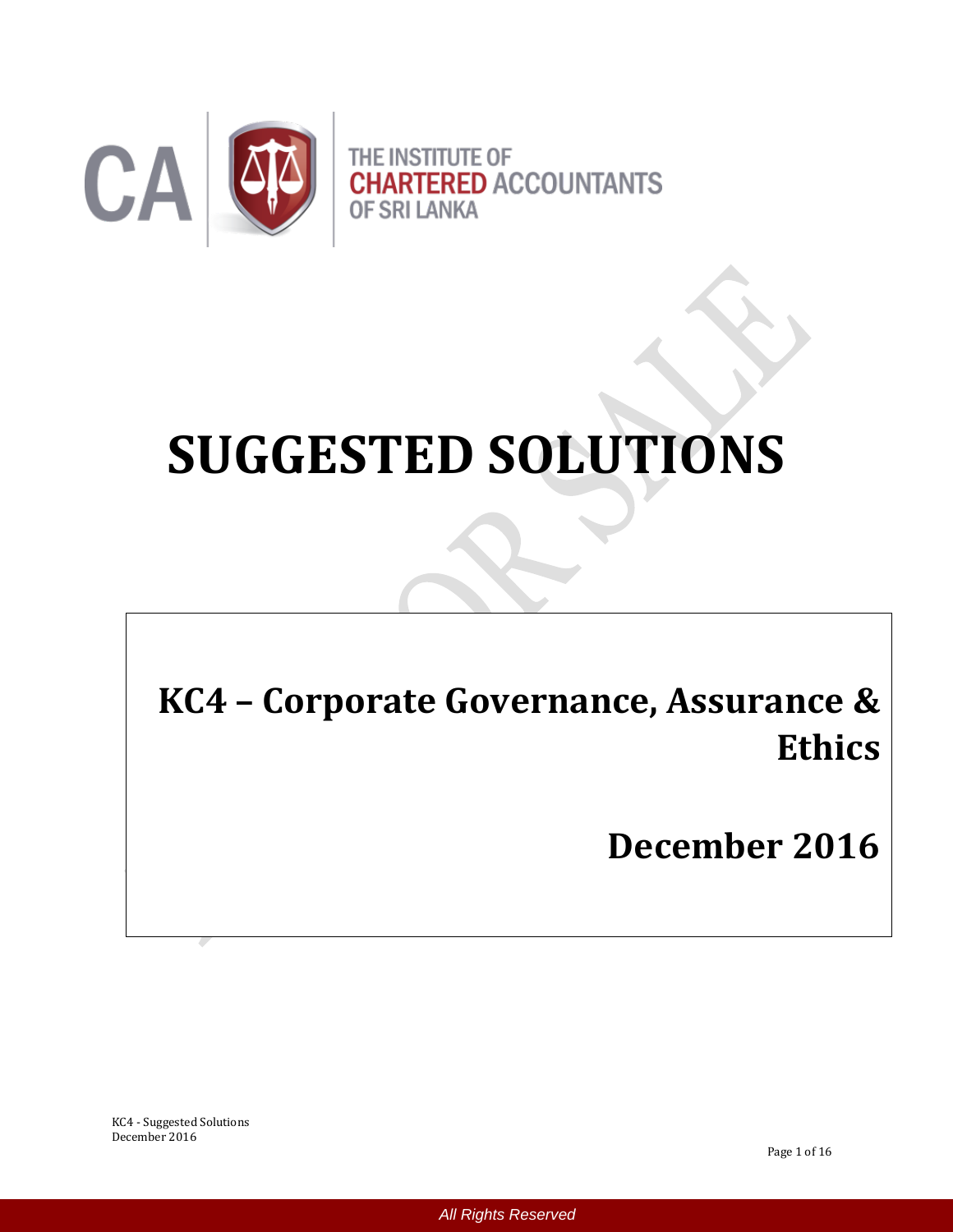#### **Answer 1**

#### Relevant Learning Outcomes/s; **3.1/3.4/ 4.1 / 4.2**

#### (a) **Suggested Detailed Answer:**

#### (1) **Audit Strategy of EH**

The overall audit strategy determines the scope, timing and direction of the audit and guides the development of the more detailed audit plan.

Characteristics of the engagement:

- Financial reporting framework
- Industry-specific reporting requirements
- Expected audit coverage
- Nature of business segments
- Effect of information technology on audit procedures
- Availability of client personnel and data
- W&P is the group auditor of the EH group. Therefore W&P is responsible for the group audit opinion on the consolidated financial statements of the EH group. EH needs to identify the material components of the Group and ensure adequate work is carried out for W&P to form a group audit opinion (e.g. what is the materiality level to be determined for group opinion purpose etc.). It is important to consider the significance of each component. W&P shall specify the scope of work the auditor of Hi-Tech should perform (if it is a significant component, W&P has to use the work of the component auditor)
- The group uses an off the shelf package (integrated) for financial reporting. Therefore, IT has an impact on the audit strategy of the Group. Since there are certain issues that have been noted on ITGCs, EH needs to consider whether reliance could be placed on IT systems. If ITGC cannot be relied on, the auditor will not be able to rely on automated controls in the EH Group.
- (2) Reporting objectives, timing of the audit and nature of communications
	- Entity's timetable for reporting
	- Organization of meetings with management and those charged with governance.
	- Discussions with management and those charged with governance.
	- Expected communications with third parties.
	- Nature of the communication with management and audit committee: Whilst the audit committee has expectations on communication with the auditor, the auditor may have to communicate certain facts to the audit committee as well as to the management. This needs to be agreed and determined.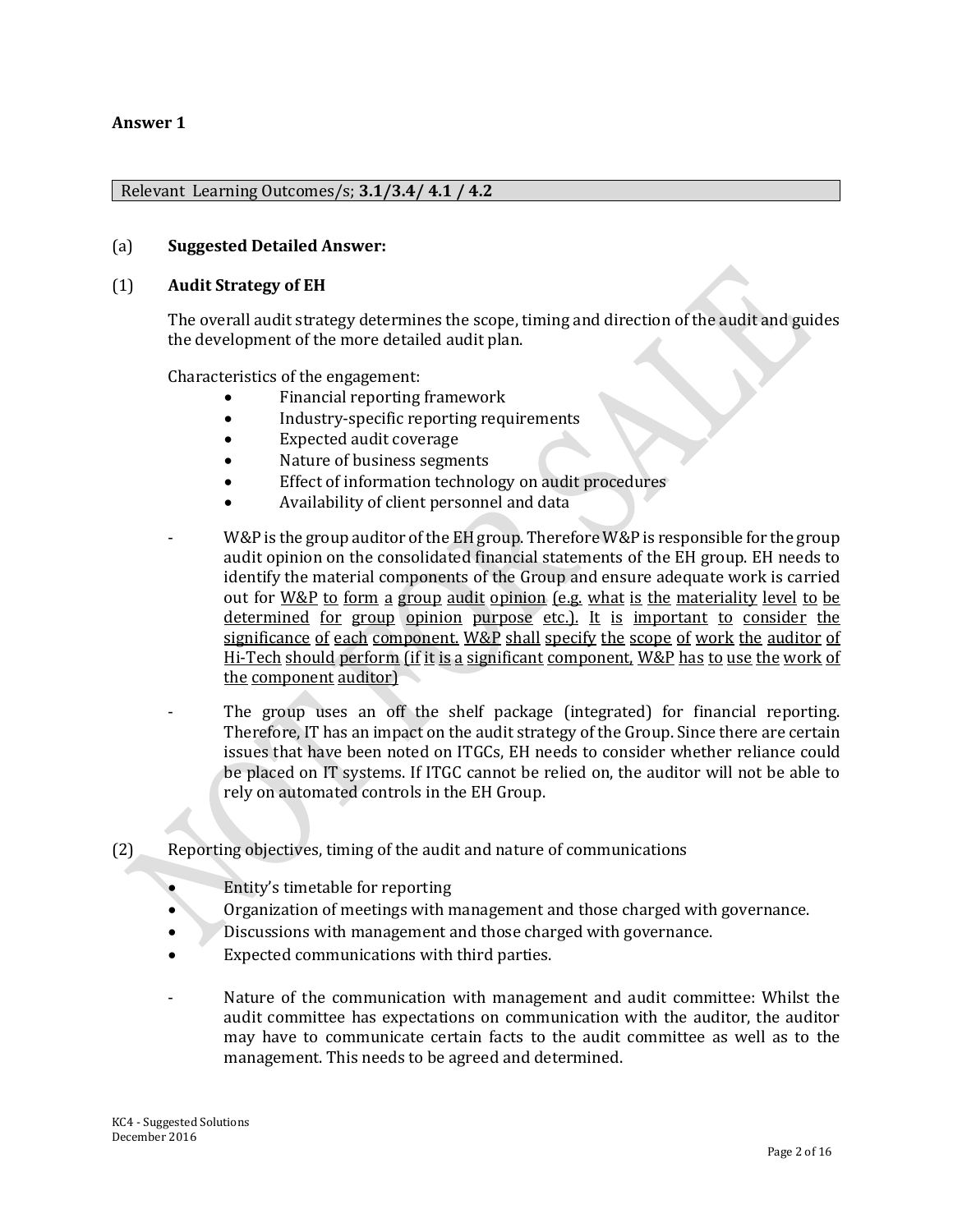A date of publishing the annual report is determined. This requires drawing a time table which should include the date of commencement of the audit, initial discussion with the management and the audit committee, date of obtaining financial statements from management, date of issuance of draft audit report, management letter, date of signing the audit report etc.

- (3) Significant factors Other significant recent developments
	- Materiality: Although P&W performs the audit of all subsidiaries, it still has to ensure that the materiality level established would be appropriate for the group reporting. If the work of the auditor of the associate company is to be used, may need to communicate the materiality applicable for the associate auditor's work as well.
	- The areas of high risk need to be identified. These areas require the performance of additional audit procedures. Therefore, it is essential for the auditor to consider the areas of high risk.
	- It seems there is a good control environment. The right balance in the Board of Directors and the audit committee has been established. The auditor may need to consider the other aspects of the control environment including management's commitment to design, implementation and maintenance of sound internal control. If the control environment is sound, certain risks would be minimal.
- (4) Nature, timing and extent of resources
	- Selection of the engagement team
	- Assignment of work to team members
	- Engagement budgeting

Nature, timing and extent of resources: Selection of the engagement team which comprises of experienced and competent staff who can work for a large group in a variety of businesses (e.g. poultry) and also the assigning of tasks to the members.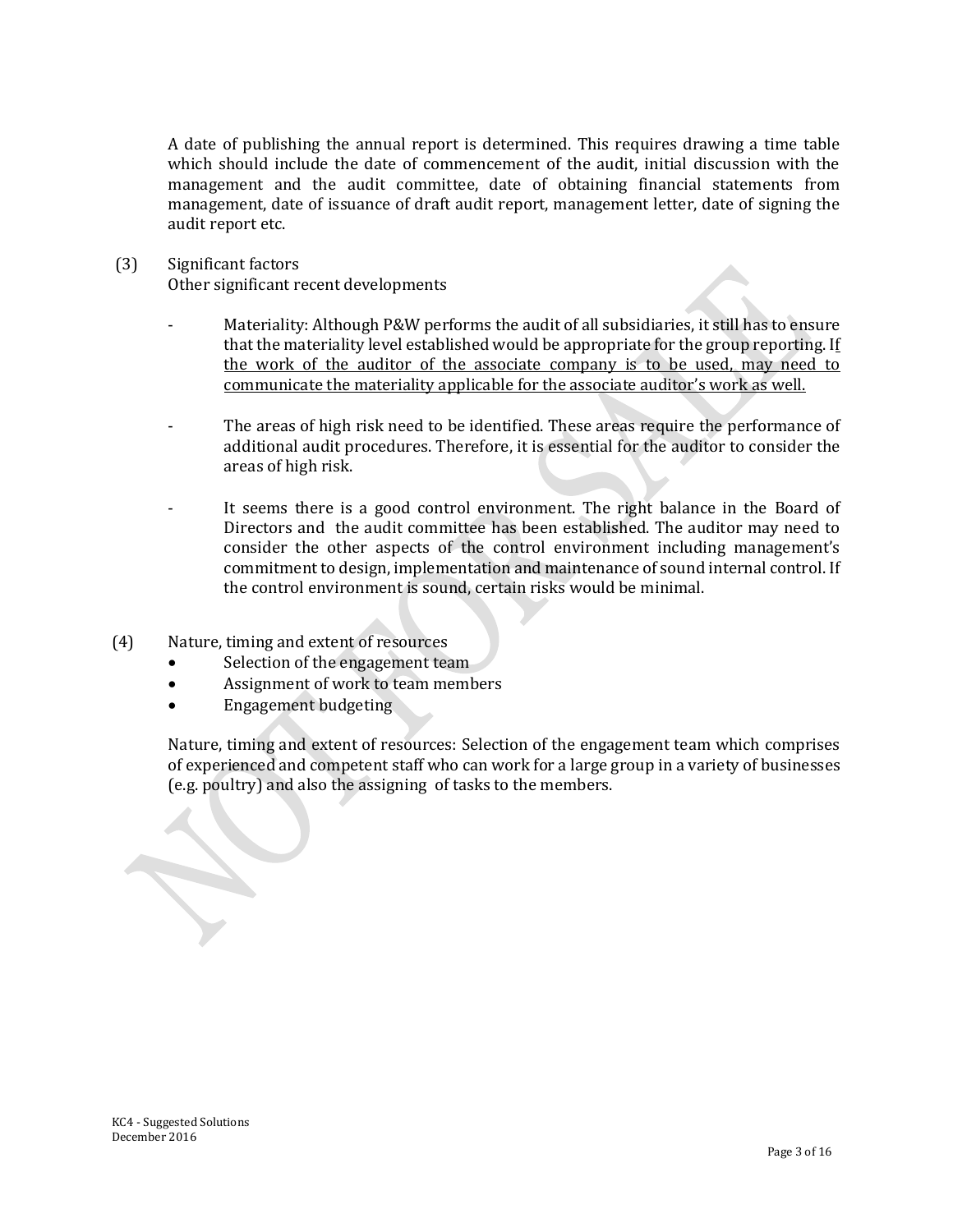# (ii) Audit risks and procedures to be considered

| <b>Audit risks</b>                                                                                                                                                                                                                                                                                                                                                                                                                                                                                                                                     | Appropriate audit procedures to address the<br>risk                                                                                                                                                                                                                                                                                                                                                        |
|--------------------------------------------------------------------------------------------------------------------------------------------------------------------------------------------------------------------------------------------------------------------------------------------------------------------------------------------------------------------------------------------------------------------------------------------------------------------------------------------------------------------------------------------------------|------------------------------------------------------------------------------------------------------------------------------------------------------------------------------------------------------------------------------------------------------------------------------------------------------------------------------------------------------------------------------------------------------------|
| The management has set objectives and they<br>may be under pressure (given the increase in<br>revenue is not expected) and the management<br>compensation is based on achievement of KPIs.<br>Therefore, there is a risk of management<br>override of controls                                                                                                                                                                                                                                                                                         | $\bullet$<br>Testing of unusual transactions that have<br>occurred during the year<br>Test the non-standard journal entries<br>$\bullet$<br>Test the significant estimates made by the<br>$\bullet$<br>management (for any bias)                                                                                                                                                                           |
| Fraud in revenue recognition: One criteria to<br>measure the performance may be achievement<br>of revenue targets. Therefore, the management<br>may attempt to inflate revenue or recognize<br>revenue in advance. Therefore there is a risk of<br>fraud in revenue recognition                                                                                                                                                                                                                                                                        | Understand, evaluate and test the controls<br>$\bullet$<br>in place on revenue recognition<br>Perform test of details to identify revenue<br>$\bullet$<br>recognized in advance. For this year-end<br>cut-off testing could be carried out and<br>establish whether the revenue has been<br>recognized during in the correct period                                                                        |
| As per the information provided in the scenario,<br>the newly acquired company (Green) has<br>incurred losses and management has made<br>business plans for this entity. It is required<br>annually to assess the impairment of goodwill<br>as per SLFRS / LKAS. The given information<br>does not indicate whether the management has<br>impairment assessment.<br>carried out the<br>Therefore there is a risk of not carrying out n<br>impairment assessment and if carried out the<br>existence of bias on the estimates made by the<br>management | Make inquiries of the management as to the<br>$\bullet$<br>assessment of goodwill impairment and if it<br>carried<br>has<br>not<br>been<br>out<br>request<br>management to do so, if the management<br>refuses consider the impact on the audit<br>report.<br>If an impairment has been carried out on<br>$\bullet$<br>goodwill, the auditor needs to assess the<br>reasonableness of the assumptions made |
| in<br>of<br>investment<br>associate<br>Impairment<br>company: The associate company (Hi-Tech) has<br>made losses and there may be a risk of going<br>concern of that entity which in turn would have<br>an impact on the impairment of the investment<br>held in the associate company.                                                                                                                                                                                                                                                                | Evaluate the financial results and other<br>$\bullet$<br>qualitative factors to determine whether<br>there is an impairment on the investment<br>and request management to perform an<br>impairment assessment.<br>The impairment assessment should be<br>$\bullet$<br>tested by the auditor for the reasonableness<br>of the assumptions made                                                             |
| There are deficiencies in ITGCs which include<br>issues on access controls. If unauthorized<br>persons have been provided with inappropriate                                                                                                                                                                                                                                                                                                                                                                                                           | Detail testing of those transactions that<br>$\bullet$<br>would have an impact due to unauthorized<br>access to the system to verify whether those<br>transactions are related to the entity                                                                                                                                                                                                               |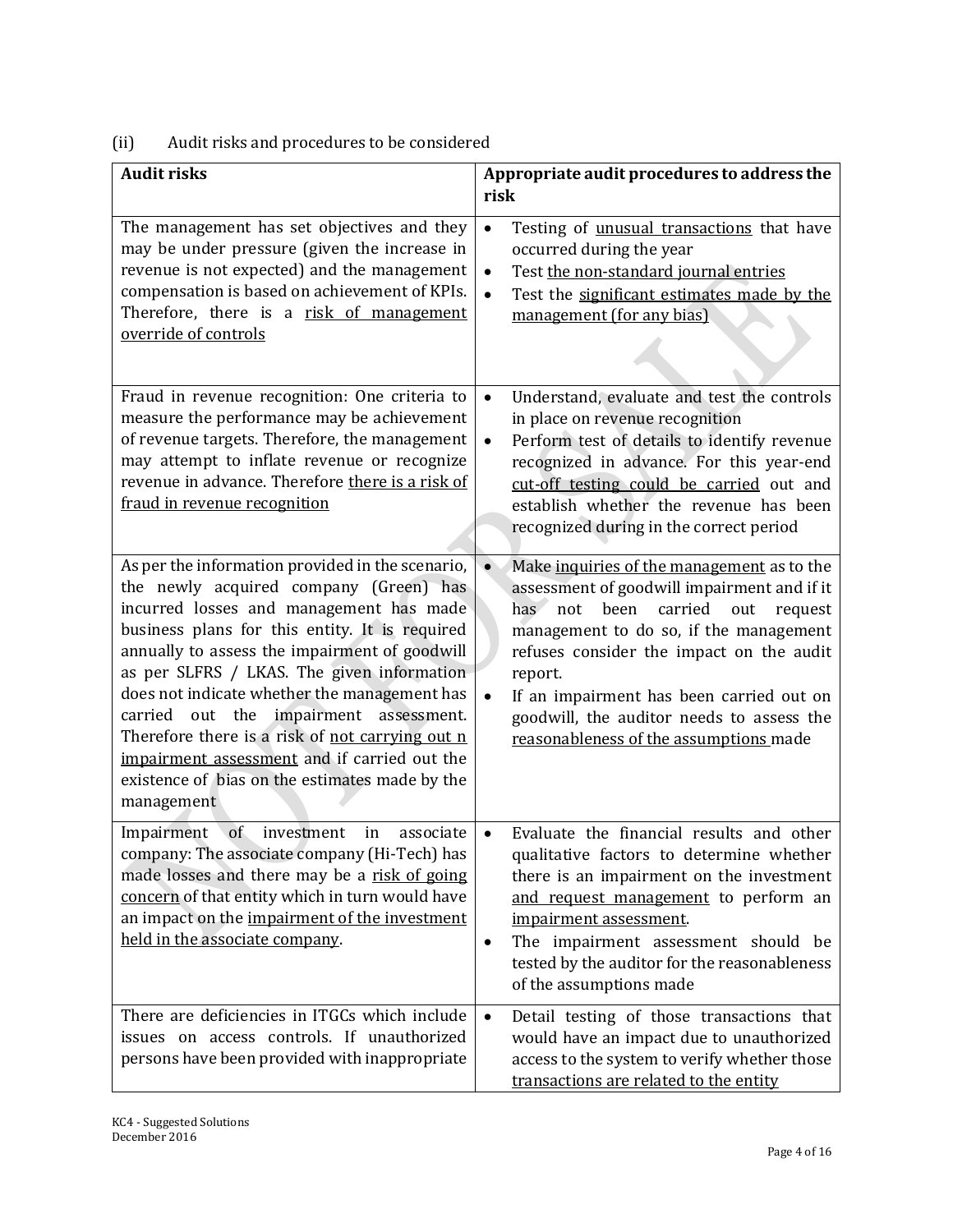| <b>Audit risks</b>                                                                                                                                                                                                                                                                                                                                                                                 | Appropriate audit procedures to address the<br>risk                                                                                                                                                                                 |
|----------------------------------------------------------------------------------------------------------------------------------------------------------------------------------------------------------------------------------------------------------------------------------------------------------------------------------------------------------------------------------------------------|-------------------------------------------------------------------------------------------------------------------------------------------------------------------------------------------------------------------------------------|
| access, there will be a risk of fraud as the date<br>could be manipulated or errors could occur.                                                                                                                                                                                                                                                                                                   |                                                                                                                                                                                                                                     |
| Related party transactions: There is a group<br>structure in this scenario and certain sales and<br>purchases are made within the group. Also,<br>there is a possibility of other transactions with<br>related parties (associates, subsidiaries)<br>including related persons. Therefore, there is a<br>risk of not disclosing all the related party<br>transactions in the financial statements. | Understand the related parties of the group<br>$\bullet$<br>and transactions that have occurred with<br>those parties. Test a sample of those<br>transactions and assess the completeness of<br>the disclosures on related parties. |
| Fair valuation - Investment properties of the<br>parent is fair valued. The fair valuation involves<br>assumptions and judgments. Therefore, there<br>could be management bias. There is a possibility<br>of inappropriate fair valuation of investment<br>property.                                                                                                                               | Test the fair valuation of the investment<br>$\bullet$<br>properties (may be carried out by the<br>management or by an expert) and assess the<br>reasonableness of the assumptions made                                             |
| Agri business: The biological standard is<br>applicable for agri business and poultry<br>business. Biological assets should be fair valued.<br>There is a risk of arriving at inappropriate fair<br>values.                                                                                                                                                                                        | Test the reasonableness of the fair valuation<br>$\bullet$<br>on biological assets with reference to<br>market data available and assessing the<br>reasonableness of any assumptions made                                           |

# (b). The audit procedures required

- (1) Debtors' confirmations: There is an intensive competition in the market and targets have been set on revenue. This means there is a possibility of manipulating sales. As a result, would involve hold and bill revenue. Invoices could be generated for bogus debtors or goods would never be delivered to the debtors. Therefore, it is essential that the auditor follows up the confirmations that have not been received from debtors. May have to see whether these debtors are really in existence, what evidence is available to confirm whether the goods invoiced have been delivered to these debtors. Further, there are discrepancies in the confirmed balances. The reconciliation should be sought from the client and those should be investigated. Also the auditor may need to consider extending the audit procedures to the other debtors from whom confirmations were not called.
- (2) Impairment: Impairment is an estimate. This involves forecasting the cash flows for future. Therefore the auditor needs to provide special attention to the data and information that have been used for assessing the impairment. The management has concluded that there is no impairment. Therefore, it is appropriate for the auditor to seek additional evidence to confirm this. These include the following: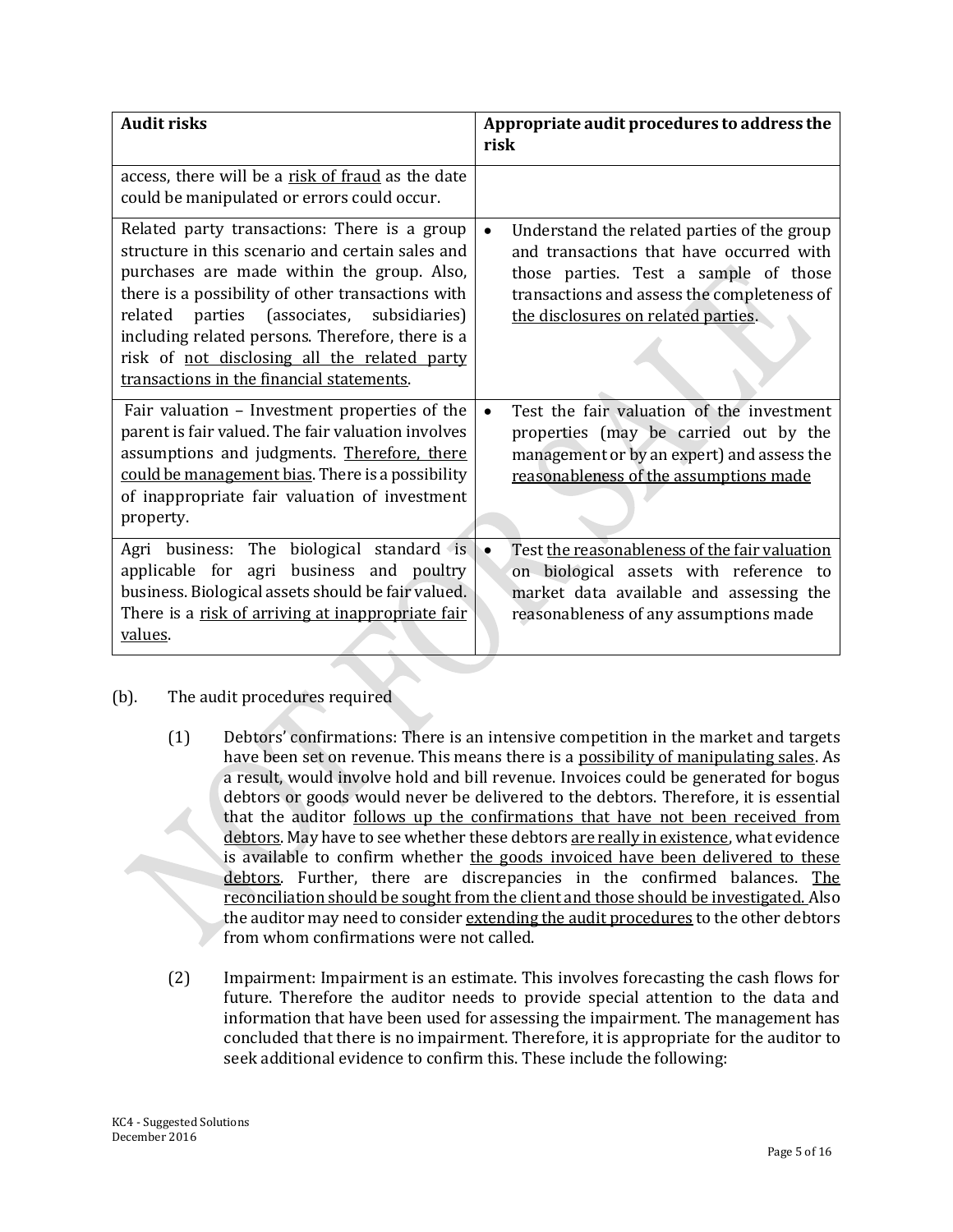- VIU calculation requires the consideration of the discount rate that is specific to the asset. In this case the rate applicable for the whole group has been used whereas the impairment assessment is on the medical device division. Therefore the auditor needs to inquire from the client the reason for using this rate and what would be the specific discounting rate and the impact on the impairment assessment.
- Cash flows include new capital expenditure in the third year. In the VIU calculation only the assets that currently in use are considered. Therefore, future investments are not considered. The auditor has to challenge this and ask the client to exclude this from the cash flows.
- Growth value: In deriving the terminal value this needs to be used. The growth rate should be applicable for the medical device industry and should not exceed the average industry growth rate. Therefore, the auditor needs to seek relevant evidence to support the appropriateness of using the 8% of growth rate.
- Cash flow forecasts should reflect a steady state and the auditor needs to check the reasonableness of the cash flows. In order to do this the auditor would refer to the approved budgets, past records and industry data.

**(Total 25 marks)**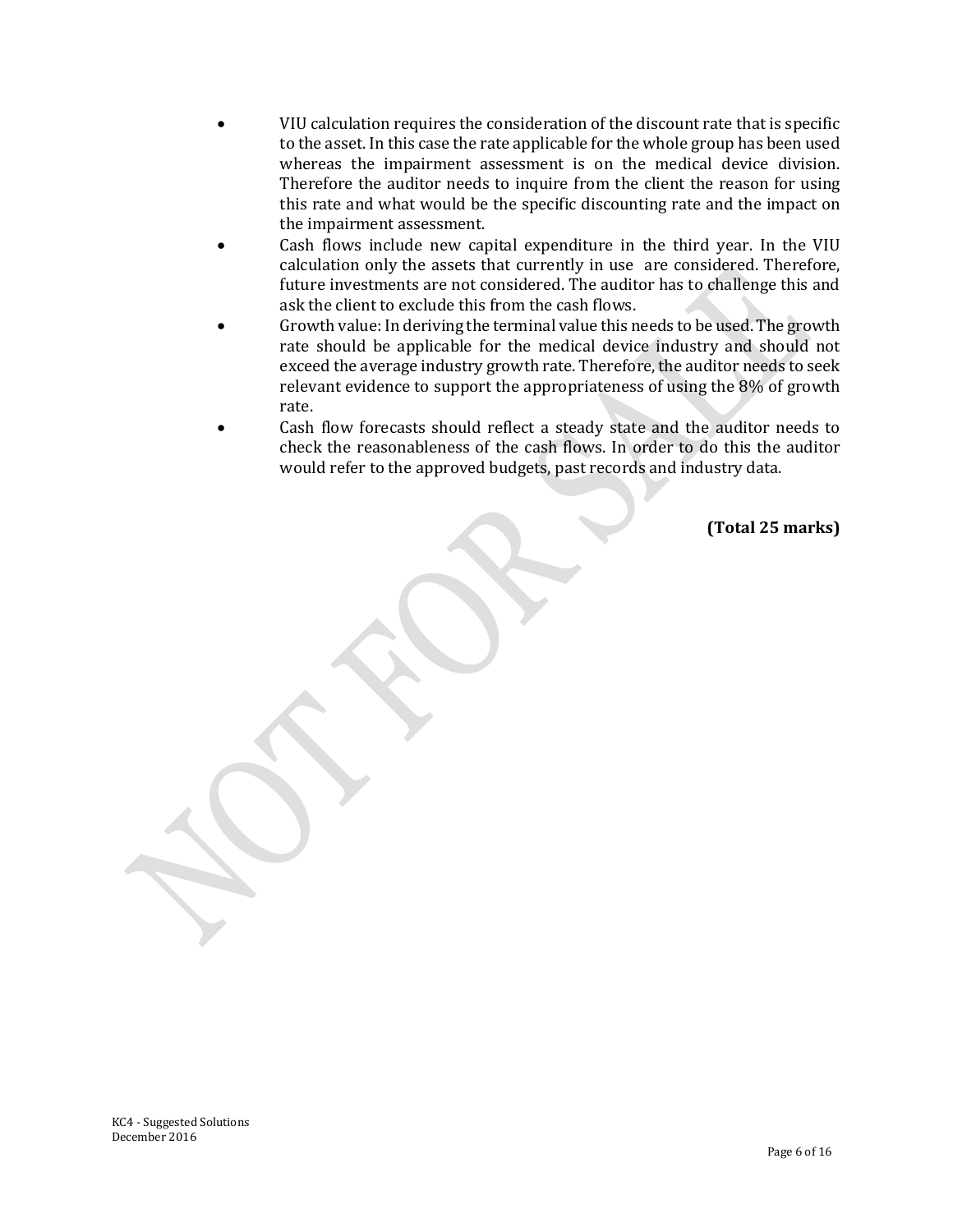#### **Answer 2**

Relevant Learning Outcomes/s; 5.1

#### **Suggested Detail Answer:**

#### *(a) The appropriate type of assurance engagement*

The auditor should perform a limited assurance engagement in compliance with SLRE 2410, Review of Interim Financial Information Performed by the Independent Auditor of the Entity which result in negative assurance and where the level of assurance given is deemed to be moderate.

The objective of an engagement to review interim financial information is to enable the auditor to express a conclusion whether, on the basis of the review, anything has come to the auditor's attention that causes the auditor to believe that the interim financial information is not prepared, in all material respects, in accordance with an applicable financial reporting framework. The auditor makes inquiries, and performs analytical and other review procedures in order to reduce to a moderate level the risk of expressing an inappropriate conclusion when the interim financial information is materially misstated.

#### *(b) Procedures you should consider when performing an interim review.*

- I. In planning a review of interim financial information, the auditor should update his understanding of the entity and its environment. The auditor should also obtain a sufficient understanding of internal controls as it relates to the preparation of interim financial information as it may differ from internal controls as it relates to annual financial information.
- II. Using this understanding of the entity and its environment, including its internal controls, determine the inquiries to be made and the analytical and other review procedures to be applied, and to identify the particular events, transactions or assertions to which inquiries may be directed or analytical or other review procedures applied.
- III. Read the documentation, to the extent necessary, of the preceding year's audit and reviews of prior interim period(s) of the current year and corresponding interim  $period(s)$  of the prior year, to enable the auditor to identify matters that may affect the current-period interim financial information.
- IV. Consider any significant risks, including the risk of management override of controls that were identified in the audit of the prior year's financial statements.
- V. Read the most recent annual and comparable prior period interim financial information.
- VI. Consider materiality with reference to the applicable financial reporting framework as it relates to interim financial information to assist in determining the nature and extent of the procedures to be performed and evaluating the effect of misstatements.
- VII. Consider the nature of any corrected material misstatements and any identified uncorrected immaterial misstatements in the prior year's financial statements.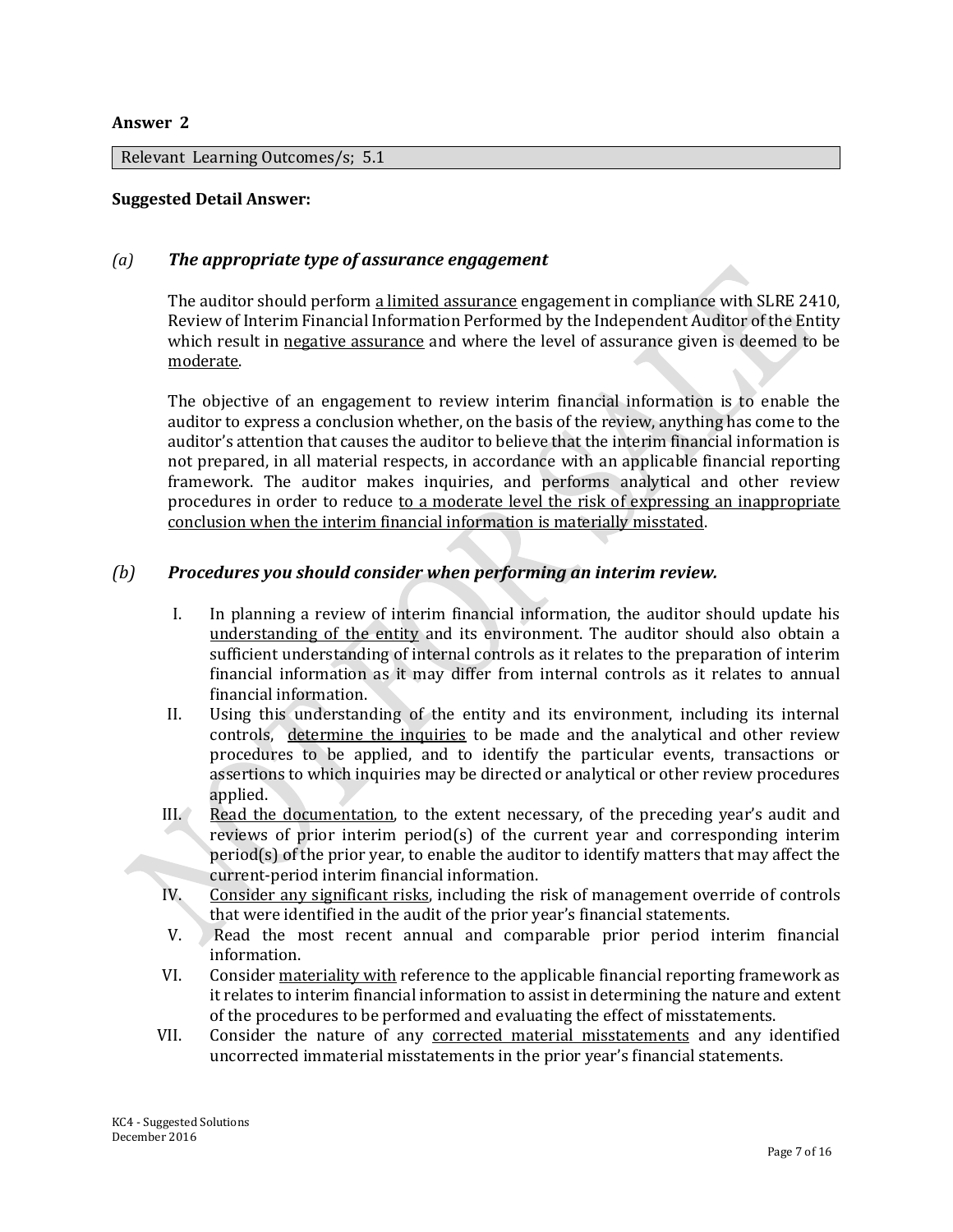- VIII. Consider significant financial accounting and reporting matters that may be of continuing significance such as material weaknesses in internal control.
	- IX. Consider the results of any audit procedures performed with respect to the current year's financial statements.
	- X. Consider the results of any internal audit performed and the subsequent actions taken by management.
- XI. Inquiring of management about the results of management's assessment of the risk that the interim financial information may be materially misstated as a result of fraud.
- XII. Inquire of management about the effect of changes in the entity's business activities.
- XIII. Inquire of management about any significant changes in internal control and the potential effect of any such changes on the preparation of interim financial information.
- XIV. Obtain written representations from management of the process by which the interim financial information has been prepared and the reliability of the underlying accounting records to which the interim financial information is agreed or reconciled.

# *(c) Significant areas of concern noted by you based on the information given in the scenario*.

- The audited financial statements for the year ended 31<sup>st</sup> March 206 included a matter of emphasis on the going concern**.** For the 6 months ended 30th September 2016, the company has made a marginal profit of Rs 27 Mn. However, the bank loan obtained by the company has been used to settle most of its current liabilities and to purchase inventory for the Supermarkets which may not have helped in improving the going concern. **The auditor needs to reassess the matter of emphasis and determine whether he should include a matter of emphasis para in the opinion on the interim financial statements.**
- *Receipt of the bank loan-* The Company has obtained the bank loan in June 2016. This was one of the key mitigating factors for the going concern as of 31st March 2016. The loan includes several debt covenants such as prohibition of declaration of dividends without the approval of the Bank of Sri Lanka or making cash distributions or making payments for any shareholder loans until the repayment of the bank loan. **As the loan is a key factor in mitigating the going concern impact, the auditor should verify compliance with loan covenants.**
- As per the Finance Manager due to the delay in obtaining the loan, Mr. Anura Perera who owns 25% of the company has given a temporary loan of Rs. 25 Mn. The company has repaid this loan in August 2016. This could amount to a violation of the loan covenant unless, the company has specifically obtained specific approval from the Bank of Sri Lanka by declaring that this temporary loan was given due to the delay in receiving the loan and approval of the Bank to pay same on receipt of the Bank loan. **The auditor should ensure that loan covenants have not been violated.**
- If the company has not obtained such approval this will amount to a violation of the loan covenants and will result in the loan being classified as current. This could have a significant impact on the financial statements of the company and make the company insolvent. **In the event that it is determined, there is a violation of the loan covenant, the auditor should ensure that the interim financial statements correctly reflect the bank loans under current liabilities.**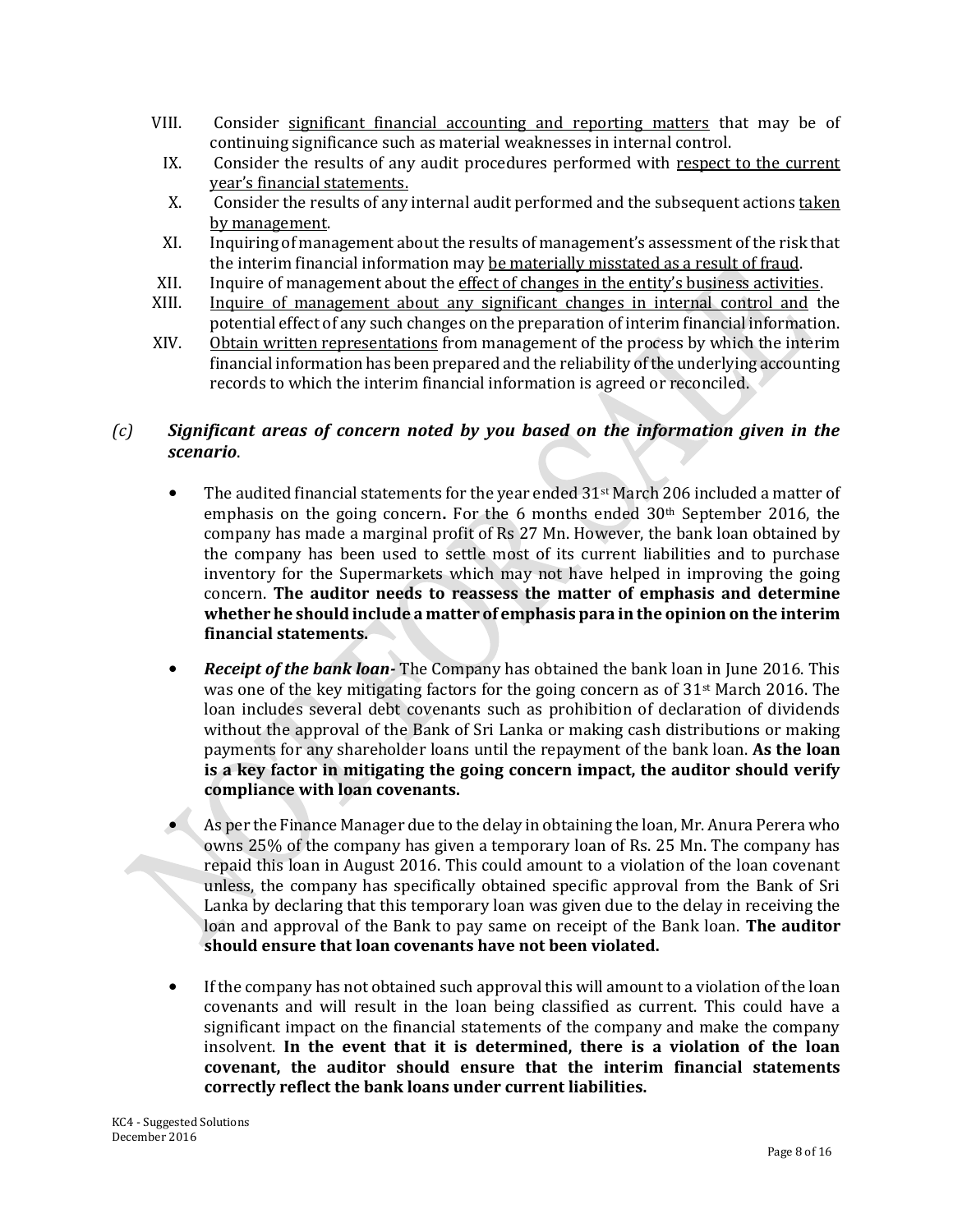• If the loan is to be classified as a current liability, the "going concern" of the company will be in serious doubt. **The auditor may need to consider whether he should qualify the going concern assumption of Gamunu & Sons Plc.**

*(d) The conclusion paragraph and the basis for a modified opinion for the interim audit of G&S PLC for the 6 months ended 30 September 2016 assuming that the going concern assumption is not valid (which is not agreed by the management).* 

(As per SLAuS 570 Going Concern, if the financial statements have been prepared on a going concern basis but, in the auditor's judgment, management's use of the going concern assumption in the financial statements is inappropriate, the auditor shall express an adverse opinion regardless of whether or not the financial statements include disclosures of the inappropriateness of management's use of the going concern assumption.)

#### *Basis for Adverse Conclusion*

The Company incurred a net losses of Rs 92 Mn. during the year ended 31st March 2016 and, as of that date; the Company's current liabilities exceeded its current assets by Rs 77 Mn. The company obtained a long term loan of Rs 100 Mn in June 2016, as without such assistance; there was material uncertainty that cast significant doubt about the Company's ability to continue as a going concern. However, as the company has not complied with the loan covenants, as per the terms of the loan agreement, the loan is payable immediately and has now become a current liability. These events indicate a material uncertainty that may cast significant doubt on the Company's ability to continue as a going concern and therefore the Company may be unable to realize its assets and discharge its liabilities in the normal course of business. The financial statements do not disclose this fact.

#### *Adverse Conclusion*

Our review indicates that, because of the omission of the information mentioned in the Basis for Adverse conclusion paragraph, the interim financial statements do not give a true and fair view of the financial position of Gamunu & Sons PLC as at September 30, 2016 and of its financial performance and its cash flows for the six-month period then ended in accordance with Sri Lanka Accounting Standards.

**(Total 25 marks)**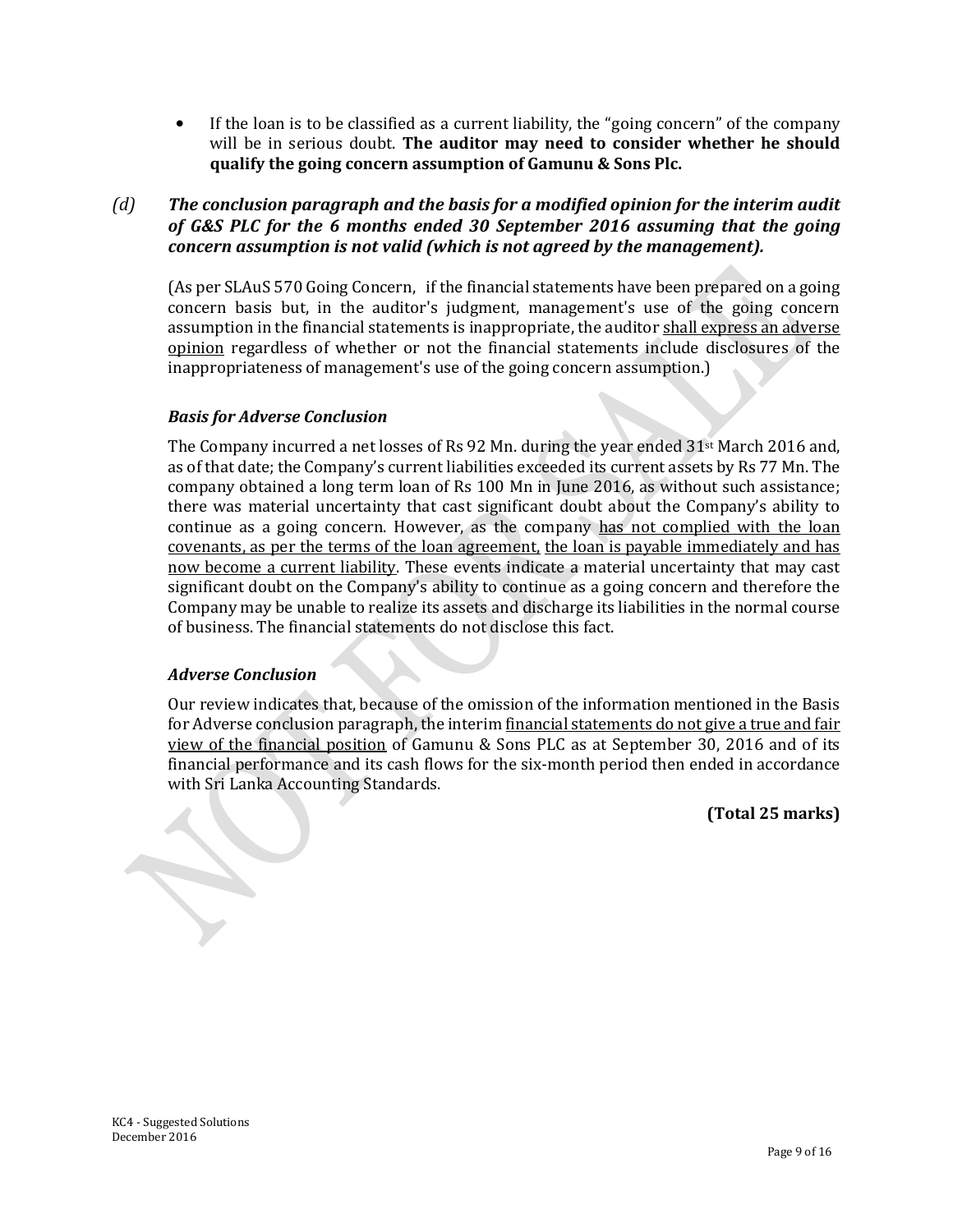#### **Answer 03**

Relevant Learning Outcomes/s; 1.4/1.8/1.9/2.1/2.4/2.5/2.7

#### **Suggested Detail Answer:**

#### I. *Factors that determine an effective internal control environment of an entity.*

- 1. The **philosophy** and **operating style** of the directors and management
- 2. The entity's **culture**, whether control is seen as an integral part of the organisational framework, or something that is imposed on the rest of the system.
- 3. The entity's **organisational structure** and methods of assigning authority and responsibility (including segregation of duties and supervisory controls)
- 4. The directors' **methods of imposing control**, including the internal audit function, the functions of the board of directors and personnel policies and Procedures
- **5.** The **integrity, ethical values** and **competence** of directors and staff.

# II. *How the factors outlined in (a) (i) above are reflected in the internal control environment of CSL.*

#### *1. The philosophy and operating style of the directors and management*

Ceylon Sugar is 51% owned by the government and 49% owned by B Ltd-a private entity. The Board is probably made up of a mix of directors from the Government and B Ltd. While B Ltd.'s sole objective is shareholder maximization, the objective of the government will probably be job creation and price control of Sugar.

Out of the 7 Directors, 4 Directors including the Chairman and CEO are from the Government. The information given states that "*Directors appointed by the government are likely to follow political imperatives in order to meet the needs of the electorate. In the worst case, such objectives may be traded off for commercial objectives."*

This could lead to conflicting philosophies and operating styles amongst the directors. Therefore, it is unlikely that there is a clear philosophy and operating style of the directors and management of Ceylon Sugar Ltd. This is further confirmed by the statement that *"there is a lack of clear objectives amongst the directors*."

#### *2. The entity's culture, whether control is seen as an integral part of the organisational framework, or something that is imposed on the rest of the System.*

As per the information give, it appears this company has a dysfunctional board coupled with careless expansion strategies and lack of a risk management strategy.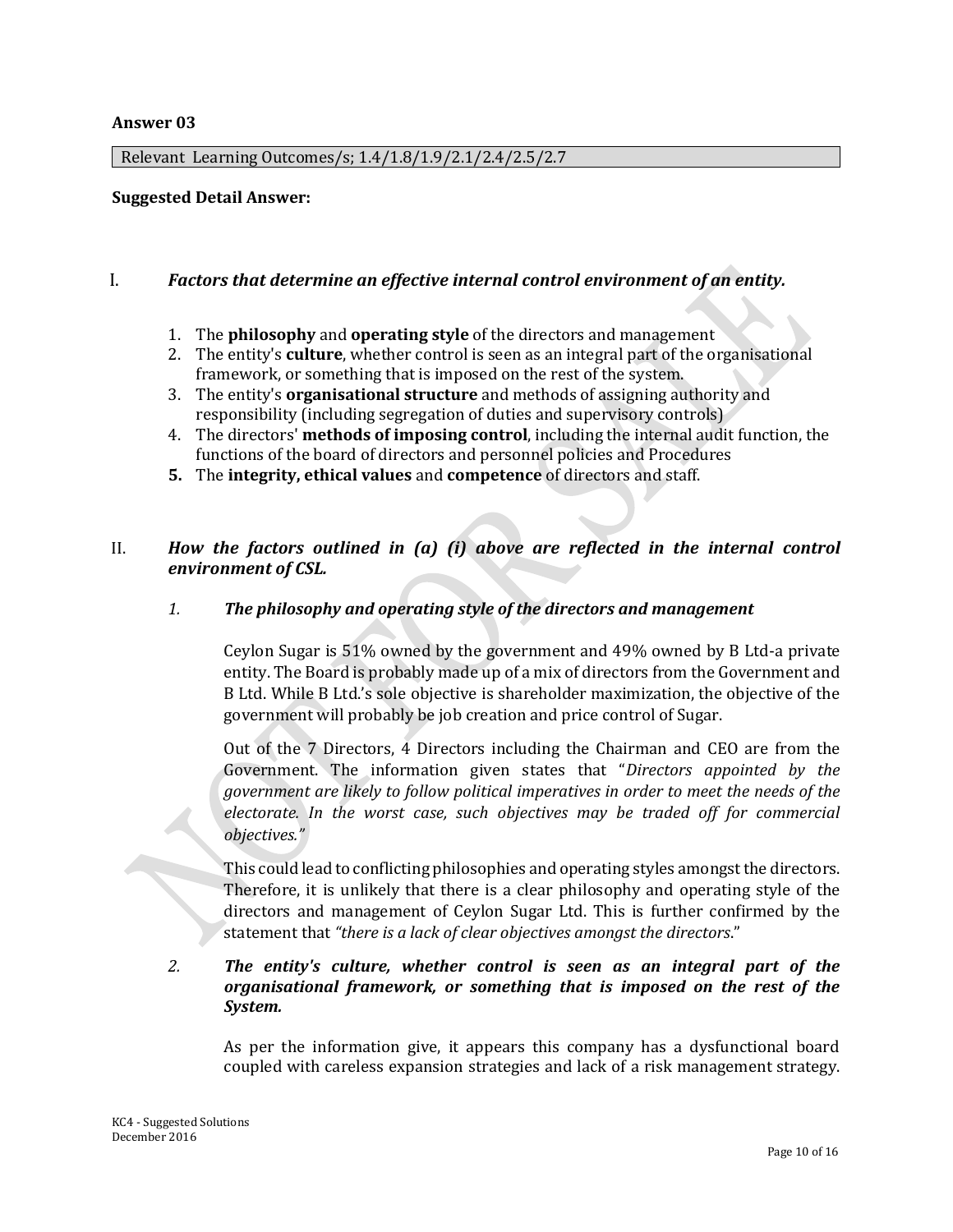Board members have also failed to exercise proper business judgment in pursuing expansion strategies to reduce costs of production and increase revenue.

In such an environment, it is unlikely that there is a culture where control is seen as an integral part of the framework, or something that is imposed on the rest of the System.

# *3. The entity's organisational structure and methods of assigning authority and responsibility (including segregation of duties and supervisory controls)*

Significant number of the workforce appears to be illiterate with low commitment to work. The workers also include, workers nominated by the minister. It also appears that at present the factory is overstaffed as, as per Mr. Perera the factory can be run with an effective labour force of around 650.

Further salaries are also generally lower than in the private sector and there is a lack of performance based contracts.

In the above scenario, it is unlikely, that Ceylon Sugar Ltd has an effective organizational structure with clear segregation of duties and supervisory controls.

#### *4. The directors' methods of imposing control, including the internal audit function, the functions of the board of directors and personnel policies and Procedures*

It appears that this company had a dysfunctional board coupled with careless expansion strategies and lack of a risk management strategy. Board members had failed to exercise proper business judgment in pursuing expansion strategies to reduce costs of production and increase revenue.

There also appear to be conflict of interest and excessive ministerial intervention which may impair the ability of the board to make sound decisions.

The company also does not have an independent internal audit function.

In the above scenario it will be difficult for the directors' to impose effective methods of control, including the internal audit function, the functions of the board of directors and personnel policies and Procedures.

# *5. The integrity, ethical values and competence of directors and staff*

There does not appear to be an effective nomination process to identify qualified board members. Some of these members will be purely political appointees and therefore, will not have the required integrity, ethical values and competence.

As mentioned earlier, even the majority of factory staff do not appear to be competent.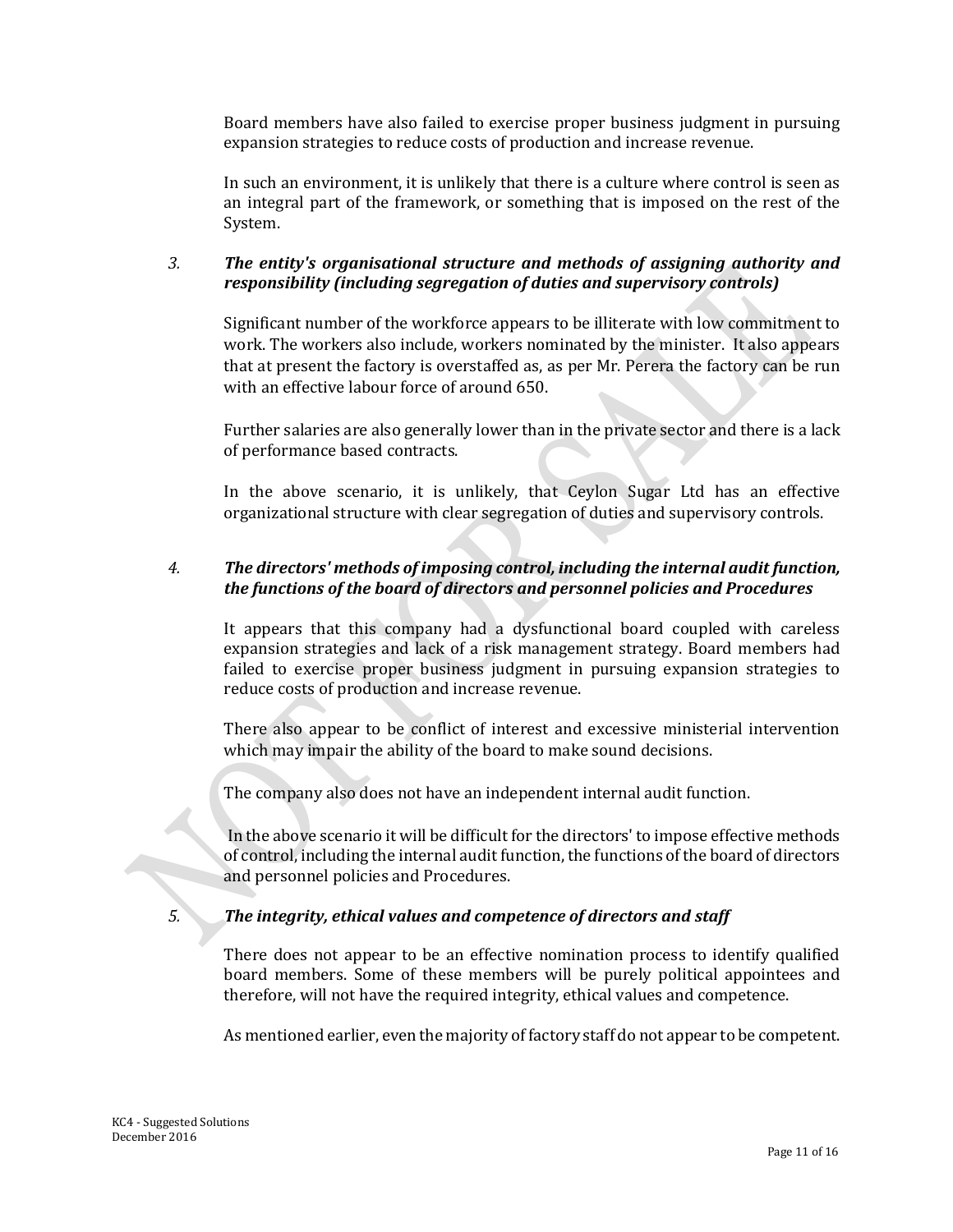Therefore it is difficult to conclude that there is high integrity, ethical values and competence of directors and staff at present.

# III. *The effectiveness of the current internal environment of CSL based on the evaluation done in (a) (ii) above*

Company should have a strong commitment at the level of Directors to implement sound control compliance, integrity and ethical values across the organization. This appear to be lacking due to the board composition being based on political and other appointees who may not have the correct skills or competency to set the correct tone at the top.

This along with the other factors identified above, leads to the conclusion that the internal controls environment at Ceylon Sugar Ltd is weak and could lead to a poor risk management culture.

KC4 - Suggested Solutions December 2016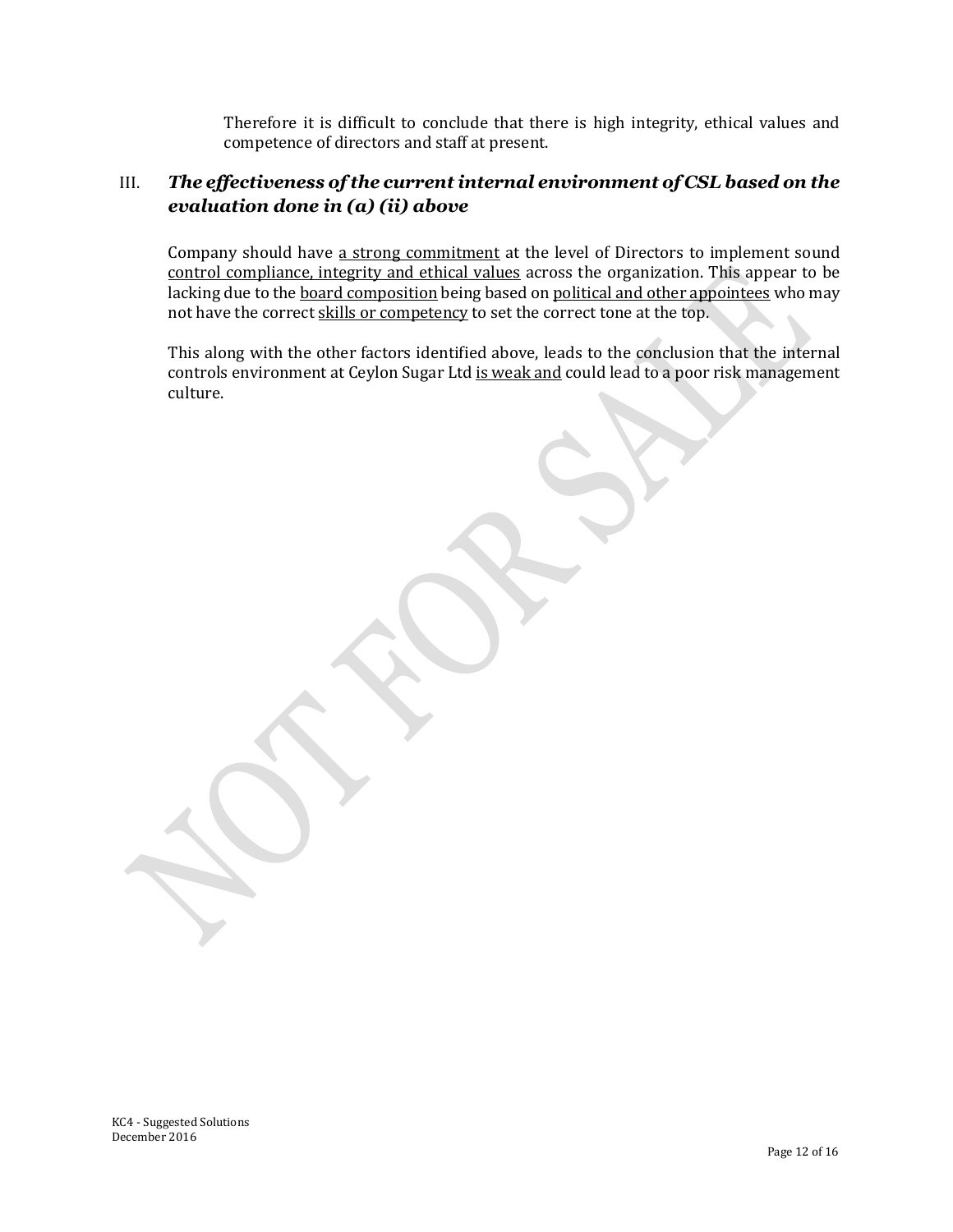# *(b) Fernando brothers are of the view that the risk analysis would be done through a risk matrix based on the likelihood/consequences*

I. *Analyse five (05) operational risks of CSL to assist the Fernando brothers.* 

#### 1. **Business Interruptions/ slow down due to the break down in factory machinery**

 The factory PPE were installed many years ago and are technologically obsolete and require urgent replacement if production is to be increased.

# **Inadequate Funding to meet working capital requirements**

There could be business interruptions if the company is unable to meet the working capital requirements.

#### **Increase in cost of production due to excess staff**

The cost of sugar production increased significantly due to wage increases. As per the management there is an excess staff of around 350

#### **Noncompliance with Loan covenants.**

Company has significant borrowings. Any non-compliances could result in defaulting the loans and the loans will become repayable immediately. This will result in a significant going concern issue to the company.

# 2. **Loss of Executive Directors (Loss of key-person)**

On completion of the sale of their stake in Ceylon Sugar Ltd, the three Executive Directors of B Ltd plan to resign.

# 3. **Losses due to Internal control systems not detecting frauds/errors**

No proper Internal Audit Function at Ceylon Sugar Ltd. There is also no proper tone at the top to implement a robust internal control system.

- 4. Fraud
- 5. Human Error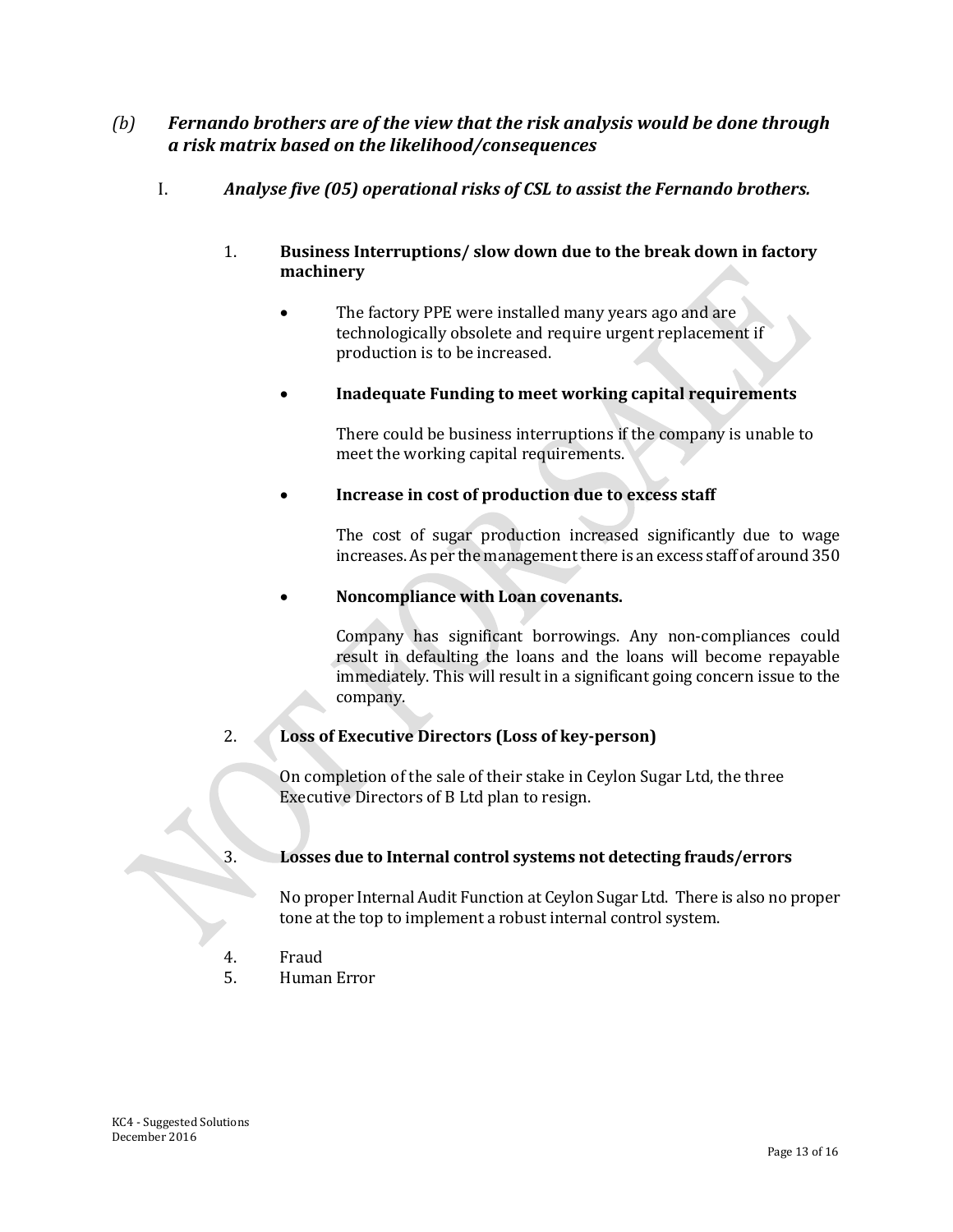II. *Recommend risk management strategies that could be used by Fernando brothers for the risks identified in (b) (i) above by using the likelihood/consequences matrix.*

*Consequences (Impacts or hazard) Low High Low Accept* **Transfer** Losses due to internal control systems not detecting frauds/errors**.** *Reduce* Loss of Executive Directors Increase in cost of production due to excess staff. *Avoid* Business Interruptions/ slow down due to the break down in factory machinery Inadequate funding to meet working capital requirements. Noncompliance with loan covenants**.**

*High*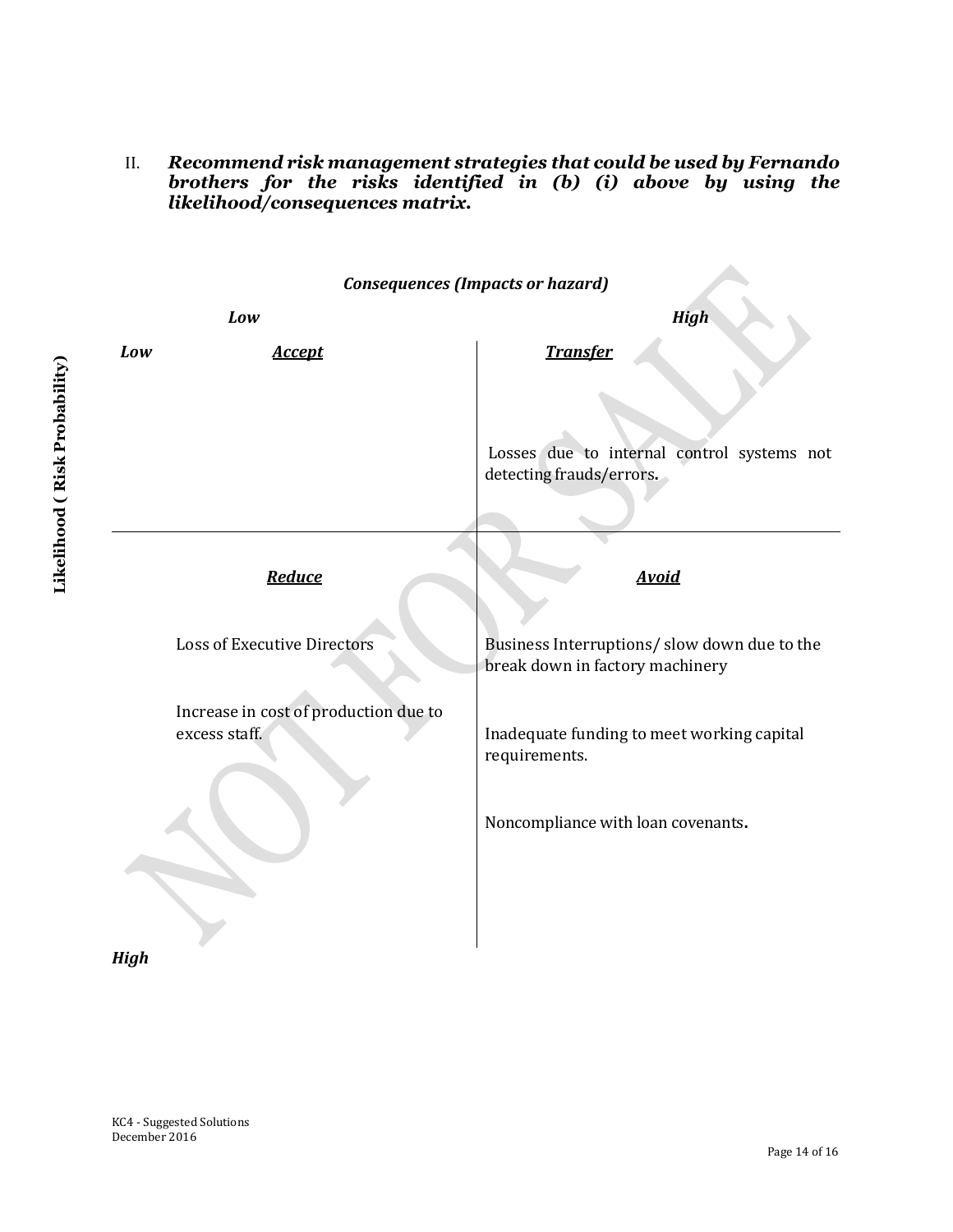#### III. *Auditors are required to assess any "self –review threat" prior to accepting services other than assurance services to an audit client.*

#### *I. Discuss the importance of assessing a "self-review threat" by an auditor prior to accepting services other than assurance services to an audit client.*

The provision of non-Audit Service services may create threats to the independence of the auditor by threatening the objectivity of him performing the financial audit. Therefore, it is necessary to evaluate the significance of any threat created by the provision of such services. The Auditor should be independent of the audit client in fact and appearance to ensure that he is able to issue an independent opinion on the audited financial statements of his client. It may be possible to eliminate or reduce the threats created by application of safeguards.

To maintain this level of independence the auditor should ensure that in providing a nonaudit service, external auditors do not:

- audit their own work
- make management decisions for the company
- create a mutuality of interest, or
- find themselves in the role of advocate for the company.

Provision of such services could be considered impairing the independence of the auditor as there are no safeguards to reduce the self-review threat to acceptable levels in the above instances.

# *II. Advise Silva Associates whether to accept the assignment to perform the valuation of CSL.*

A self-review threat may be created when a firm performs a valuation for an audit client that is to be incorporated into the client's financial statements.

- Silva Associates are the auditors of A (Pvt) Ltd which will also include the consolidated financial statements of A (Pvt) Ltd. Therefore, Silva Associates are required to be independent of the consolidated financial statements of A (Pvt) Ltd...
- If A (Pvt) Ltd acquires a 49% stake in Ceylon Sugar Ltd, it will become a significant associate of A (Pvt) Ltd.

The valuation could involve a significant degree of subjectivity and could create a self-review threat as Silva Associate will have to accept the assessments made by their own firm.

Ceylon Sugar Ltd is owned by the government and is in a specialized industry.

As the valuation service relates to items which are both **material** to the financial statements and involve a significant degree of **subjectivity**, the self-review threat created cannot be reduced. Accordingly, such valuation services should not be provided to the audit client. Therefore, Silva Associates should not accept the work to perform the valuation of Ceylon Sugar Ltd.

# **(Total 50 marks)**